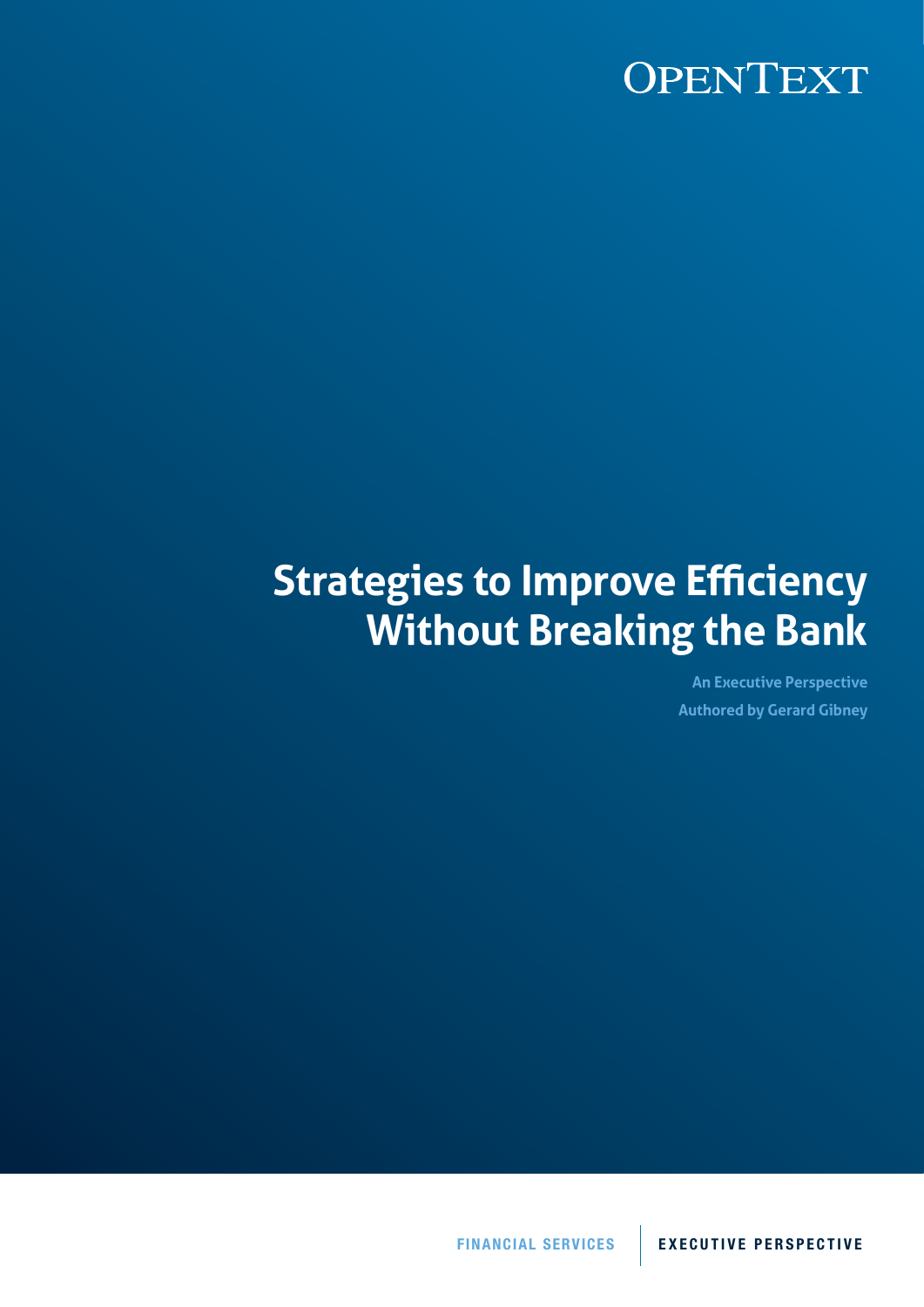

*"Retail banks see real opportunities to optimize productivity throughout their operations, gain new efficiencies, and maintain quality service standards to capture and retain customers."*

#### **Summary**

In the face of increased competition, accelerating regulatory challenges, and ever present global financial pressures, retail banks today struggle to sustain their revenue models, manage shrinking credit margins, and deal with a consumer base that no longer trusts financial institutions.

These industry pressures notwithstanding, retail banks see real opportunities to optimize productivity throughout their operations, gain new efficiencies, and maintain quality service standards to capture and retain customers. The ultimate goal for most is improved contributions to shore up overall financial performance.

This paper describes how Business Process Management (BPM) technologies, including case management solutions and business architecture tools, can help retail banks reduce operational costs, eliminate significant streams of paperwork in their processes, empower their staff for greater productivity, and forge the kind of customer relationships that banks need to survive. Along the way, we highlight financial institutions with best practices implementations and proven results.

### **Challenges**

Today, retail banks exist in one of the most competitive environments in all of business. Keeping customers, attracting new ones, delivering new products, providing consistent customer-centric services through multiple channels (branch office, Internet, ATM, mobile), while meeting regulatory requirements is more difficult than ever.

And like most organizations, retail banks want to maximize the resources they have by operating as efficiently as possible. Along with adding new customers, controlling operational costs, providing real-time visibility into operations, and empowering staff for maximum productivity are key to staying competitive and profitable.

Retail banks must find ways to improve the efficiency of operations associated with opening an account, processing a loan application, providing accounts statements, and managing customer correspondence. For many retail banks, these critical processes are not effectively linked to systems, resulting in service inefficiencies and lost revenue opportunities. These are labor-intensive and manual processes whose inefficiencies are often compounded by the need for the bank to reach out to partners in the value chain. By optimizing these processes, banks are better equipped to focus on the needs and the requirements of the customer and create long-term relationships with them.

### **Strategies**

Retail bank executives are searching for technologies that can help them effectively streamline their processes, optimize the utilization of personnel and systems, and increase efficiencies all around, resulting in substantial cost savings and an improved bottom line.

Supporting hundreds of critical business processes, retail banks need ways to effectively automate and manage cross-functional processes and orchestrate the people, processes and data that support those back-office and customer-centric activities.

Creating standardized and repeatable processes that provide collaboration and control over process improvement is critical to increasing operational efficiency, reducing cost, improving the customer experience, and ultimately driving revenue.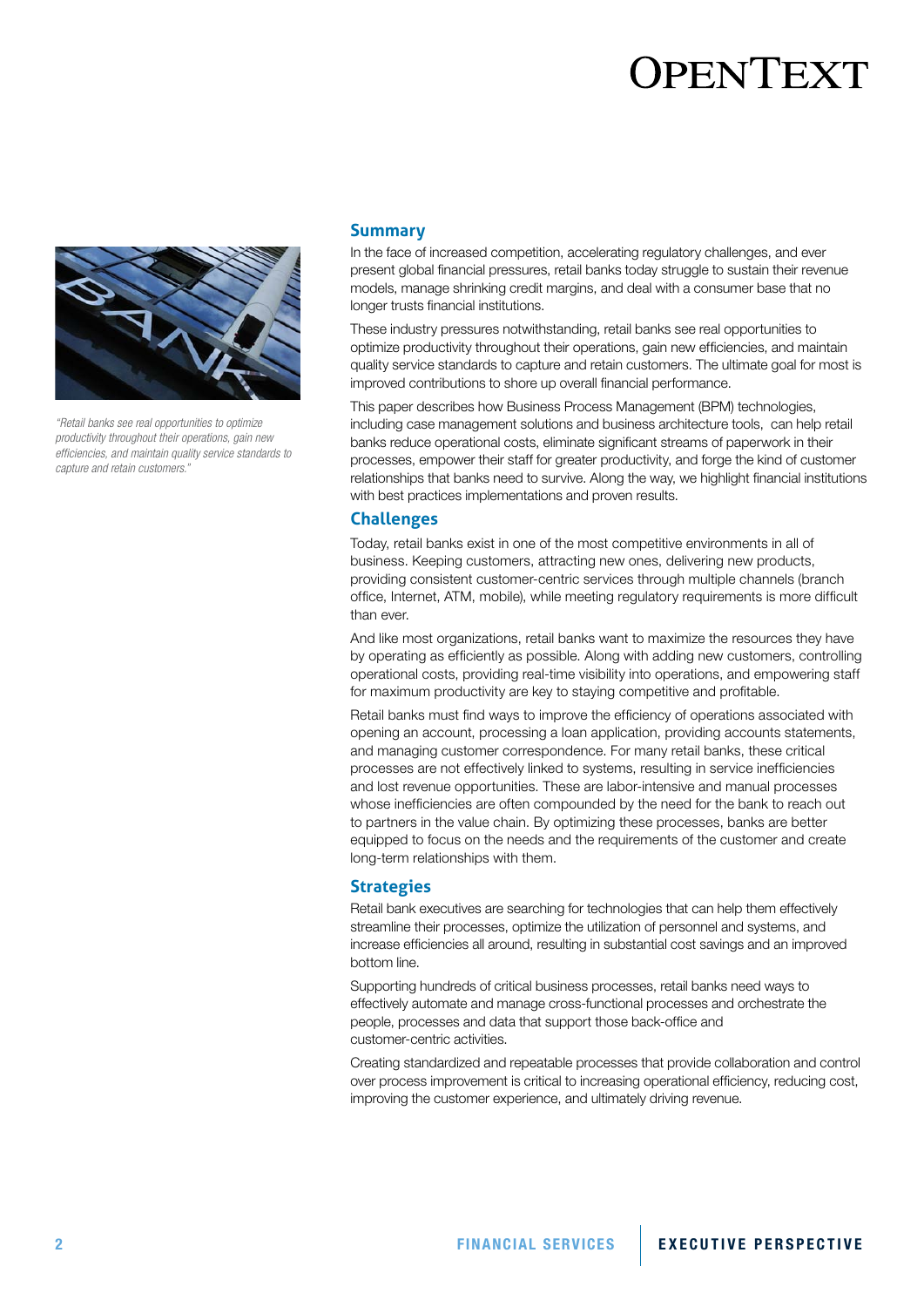*"Over the next two years, banks will focus attention on core financial issues, seeking ways to both increase revenues and reduce expenses. They will attempt to provide more fee-based services to corporate customers, relying on technology to deliver value in the form of better information flows. They will also apply technology to reduce operating costs through streamlined workflows, more efficient data centers, and 21st century decision support capabilities."*

Financial Insights, an IDC Company

#### **Role of Technology**

The outdated systems that support many of the core systems within retail banks are not designed to support the changing products, regulations, and customer demands that exist today; leaving banks to consider migrating to newer, flexible, and more open systems that can be deployed in a tactical manner to support strategic goals. Banks deploying BPM and adaptive case management technology to address specific processes such as account opening and customer service issues are uncovering opportunities to streamline and connect other processes as well.

BPM effectively manages complex processes across multiple systems. The improved process control and visibility that BPM offers through its ability to proactively monitor process objections and metrics known as Key Performance Indicators (KPIs), enables retail banks to rapidly prepare for, and react to, changing business conditions in real time. Moreover, when presented to workers, these KPIs offer them an opportunity to see how their efforts impact the success of the organization and in turn empowers them to make real contributions.

In cases like small business loan processing, greater automation of processes using BPM technologies can help banks not only lower the time taken to process a loan request, but track the exact status of each request as it makes its way through the banks many systems, helping to ensure that the loan is approved quickly and the customer secured.

#### **Best Practices in Client Management**

With over 20 years of experience serving global, regional and community banks and lending institutions and hundreds of financial services customers, OpenText understands the unique needs of the financial services industry and how BPM and adaptive case management can provide the flexibility, visibility and control to further differentiate their services.

Given current market conditions and opportunities, leading banks are focused on improving key processes, especially those that provide opportunity to increase productivity and attract new business:

- • Customer Onboarding
- Account Opening and Servicing
- Loan Origination and Processing
- Merchant Services and Dispute Resolution

### **Meeting the Challenges of Account Opening**

Consumer deposits (especially long term) are the measure of a banks performance and success. Yet as critical as customer acquisition and retention is to the health of retail banks, the very business units charged with account openings, withdrawals, and closings face costly and inefficient processes characterized by manual, error-prone and inflexible processes, paper documents and siloed operations. Combined, these types of problems inevitably lead to:

- Inconsistent service levels
- **Low customer satisfaction**
- High rates of application abandonment
- Loss of cross-sell and up-sell opportunities
- Inaccuracies in account funding and customer information capture
- Undermined compliance and security initiatives
- Expense of bringing new products to market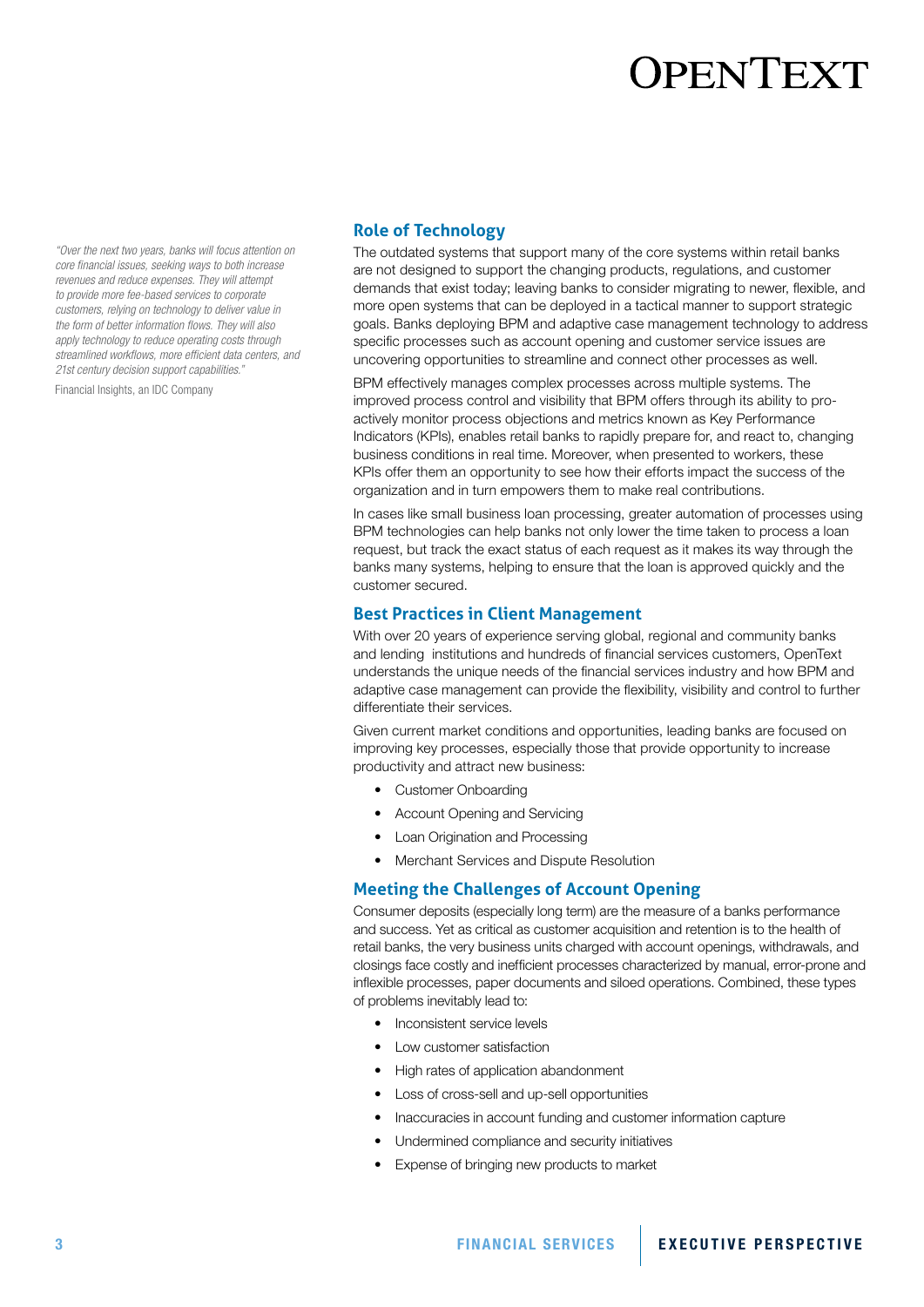#### *Results for Customer Onboarding:*

*The international banking division division of one top global institution used OpenText BPM to dramatically improve processing of new customer information, integrating KYC compliance.* 



*"In the U.S. alone, the older population will more than double; by 2030 almost one in five people will be 65 or older."*

U.S. Department of Health and Human Services. A Profile of Older Americans

#### *Results for Account Processing*

*By investing in OpenText's BPM solution, this organization was able to streamline business processes, allowing multiple users and channels to have consistent access to a common set of tools, applications and data.*

#### **Attract and Retain New Customers**

Compelled by uncertain markets, consumers are demanding alternatives for safer, long-term investments. This is good news for insured institutions such as banks and credit unions, where the search for a safe haven for retirement and education funds has already lead to large volume increases in account openings and rollovers through branches and electronic channels. Unfortunately many of these very same institutions are ill prepared to manage effectively due to systems that lack connectivity and involved paper processes.

To meet these challenges, forward-thinking banks are realizing the value of BPM to fully-integrate their multiple customer touch-points (branch, call center, Web portals, and email) with their back-end and third-party systems to automate and integrate an IRA, RRSP or ISA process that is both complex and distributed.

For example, a leading financial services firm with assets of over \$20.3 billion had reached the point of unmanageable complexity in various business units and functional areas, including Underwriting, Customer Service, and Accounts Receivable. Faced with queues of immeasurable work and a paper-intensive environment, the organization needed a foundation upon which to improve critical business processes, increase operational efficiencies, deliver consistent and convenient customer satisfaction across all channels, and ultimately drive revenue.

By investing in OpenText's BPM solution, this organization was able to create a unified system for integrating front-end systems with back-end resources, automating and streamlining business processes, and allowing multiple users and channels to have consistent access to a common set of tools, applications and data. With this investment, they are now able to:

- React to the market and customers in anticipation of rapid growth in account openings and servicing requirements
- Respond rapidly and efficiently to high-volume requests
- Ensure those customer requests can be managed at all touch points
- Track and speed movement of new account setups
- Monitor for compliance and reporting the distribution and return of documents
- Grow initiatives to increase business investments

### **Opportunities for Growth with Improved Lending Practices and Processes**

Considered one of the most desirable high-net customers for retail banks, the small business loan represents one of the potential growth areas in today's market. Attracting these new business banking customers helps banks to shore up deposits and add to their fee-based services revenue, a certainty given the intense loyalty these loans engender from small business owners. Yet for those banks unable to decision a loan quickly, they are competitively disadvantaged and risk losing many of these high-net customers.

To compete for this new business and improve the financial performance of the unit through increased productivity, retail banks must:

- Get ahead of the paper-avalanche by automating as much of the application and closing processes as possible
- Improve application tracking and compliance monitoring
- Leveraging the ability to approve SBA guarantees
- **Track all required information electronically**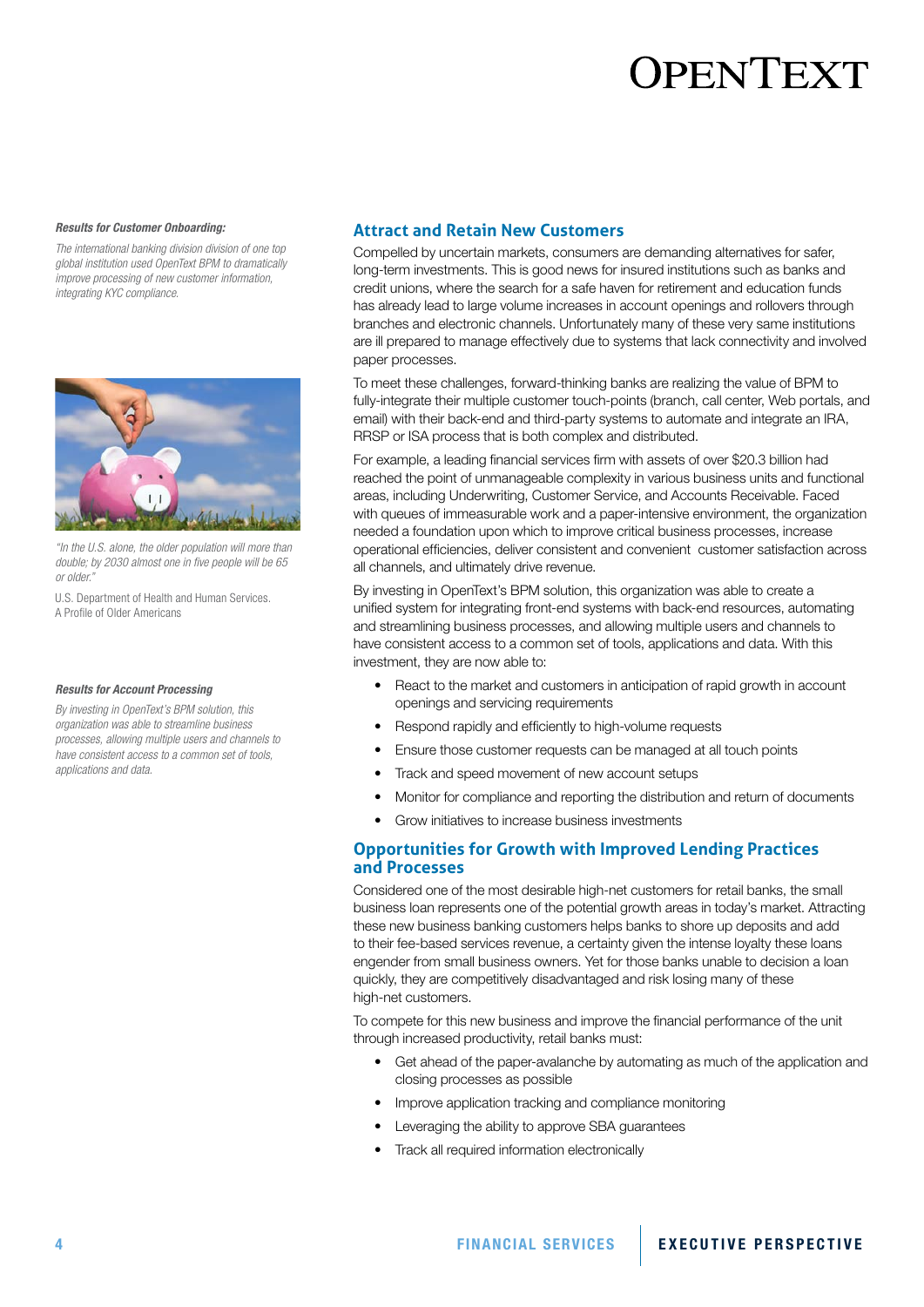# **JPENTEXT**

A leading bank with more than \$21 billion in assets was experiencing operational difficulties throughout its consumer lending businesses – small business loans, mortgages, and credit cards. From the front office to back office and across channels, the organization was suffering from inefficiency, lack of coordination, and missed revenue opportunities.

OpenText's BPM solutions enabled this institution to link goals to execution, engage in dynamic planning, automate processes, and monitor systems; providing management with the visibility and insight needed to make sound and timely decisions that ultimately determine success.

This new environment enabled the lender to distribute the workload of loan approval more effectively, and track every stage of the process from the moment of application to loan funding, even if multiple process technologies were involved.

Additionally, the functionality allowed the organization to expedite letters of credit more efficiently.

Leveraging the OpenText solution, this leading bank is now able to:

- Improve the financial performance of the unit through increased operational efficiency and control
- Attract new business banking customers to shore up deposits and add to their fee-based services revenue
- Improve application tracking and compliance monitoring
- Improve look-to-book ratios on small business loans to encourage sales by branches
- Get ahead of the paper avalanche by automating as much of the application and closing processes as possible
- Leverage the ability to approve SBA Guarantees (if located in a geography touched by natural disaster) and track all required information electronically
- Compete for the small business lending business that every bank needs and wants

### **Case Management Improves Merchant Services and Dispute Resolution**

For most retail banks, credit and debit card dispute resolution remains a labor intensive and costly process, but one that also presents an opportunity for retail banks to increase a unit's operational and financial performance.

As the main source of income for a bank's merchant services department, Interchange Fees represent a competitive differentiator for banks who are able to resolve disputes quickly and optimize pricing for their merchant customers.

The fee charged to a merchant can vary, not only for volume delivered (more dollar volume equals lower fees), but also by how much cost the bank must incur to resolve the credit or debit card dispute. Resolving these disputes (known as charge-backs); however, is a paper- and labor-intensive process involving the sharing of information among various value chain partners. Exacerbating the issue are regulatory deadlines for resolution that carry costly penalties for delinquency.



#### Results for Small Business Lending:

This new environment enabled the lender to distribute the workload of loan approval more effectively, track every stage of the process, and expedite letters of credit more efficiently.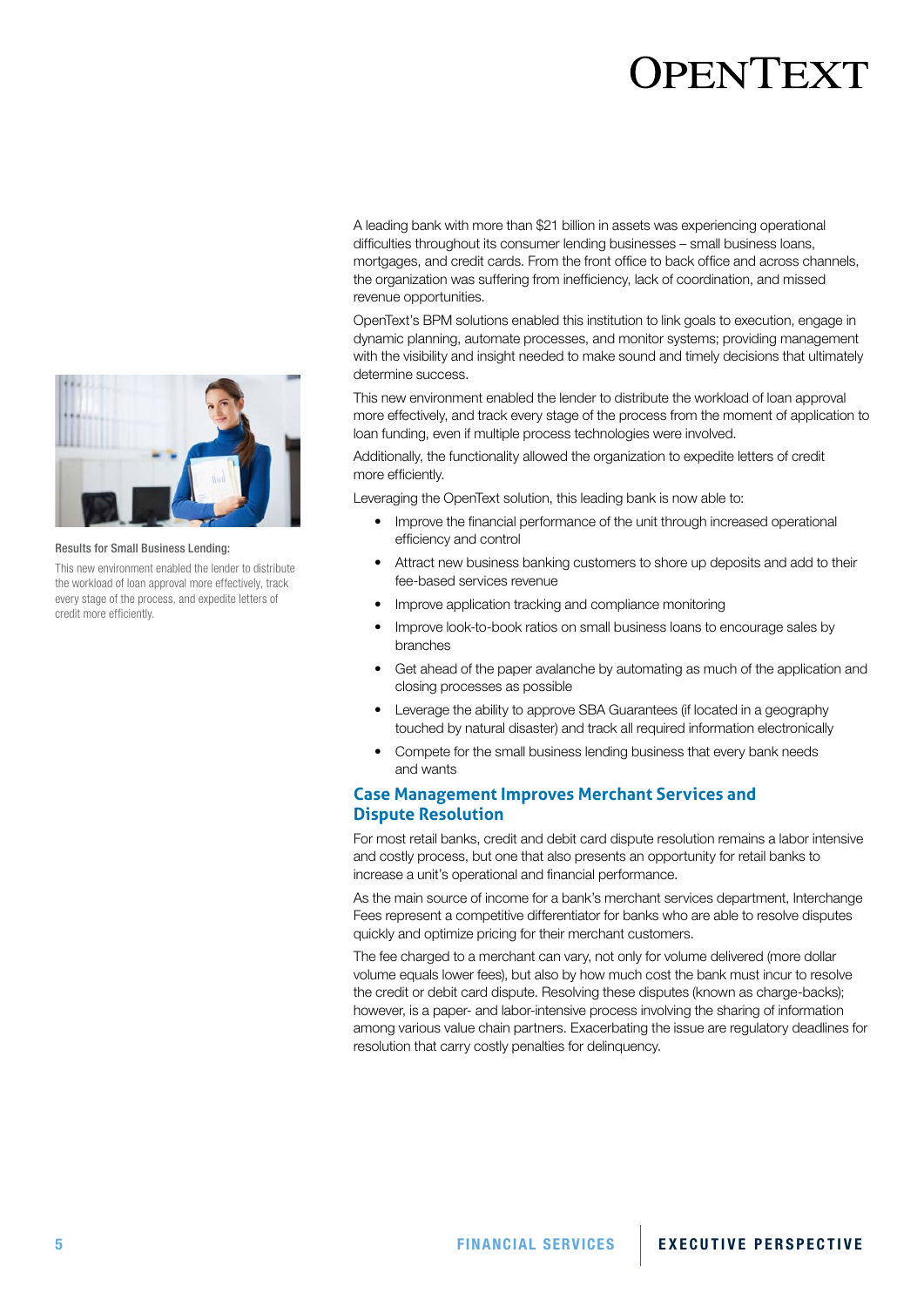To compete for this merchant business, banks must automate their dispute resolution processes in order to accomplish the following:

- Track and speed movement of charge-backs and resolutions
- Provide transparency into the process for merchants
- Reduce fraud losses resulting from provisional credits
- Reduce operating losses by eliminating need for loss thresholds
- Significantly increase business while improving service levels

A leading financial services organization that processed more than 18 billion transactions annually required a solution to help them cost-effectively handle significant increases in dispute processing while reducing the time to process charge-backs and maintain staffing levels. In addition, managing credit card receipts between merchants and credit issuers slowed processing time, leading to unnecessary late penalties in many cases.

OpenText's case management solution automated their dispute resolution process and helped manage credit card receipts, resulting in improved customer service and reduced processing costs. With adaptive case management, hand-offs are determined by human judgment as the case progresses, thus the solution promotes compliance with regulations and best practices without constraining users to a static path. The organization was able to significantly expand their business while keeping staffing levels flat and was better positioned to meet vendor recruitment and retention goals as well. For retail banks, the quicker the problem can be resolved, the less money it costs the organization. OpenText's solution automates this highly complex process in order to provide a complete, compliant, consistent, quick, and well informed response to customer service needs.

#### **Next Steps**

Retail banks rely heavily on business processes to provide the core services that customers expect. Yet it is the people, the processes, and the data that must work together to execute those processes and deliver improved client management, reduced costs, and increased profits. OpenText has demonstrated through many successful financial services installations that it understands industry needs and more importantly how BPM provides a sustainable and competitive advantage. Contact us today to move forward on your operational improvement goals.



Results for Merchant Services:

The organization was able to significantly expand their business while keeping staffing levels flat and was better positioned to meet vendor recruitment and retention goals as well.